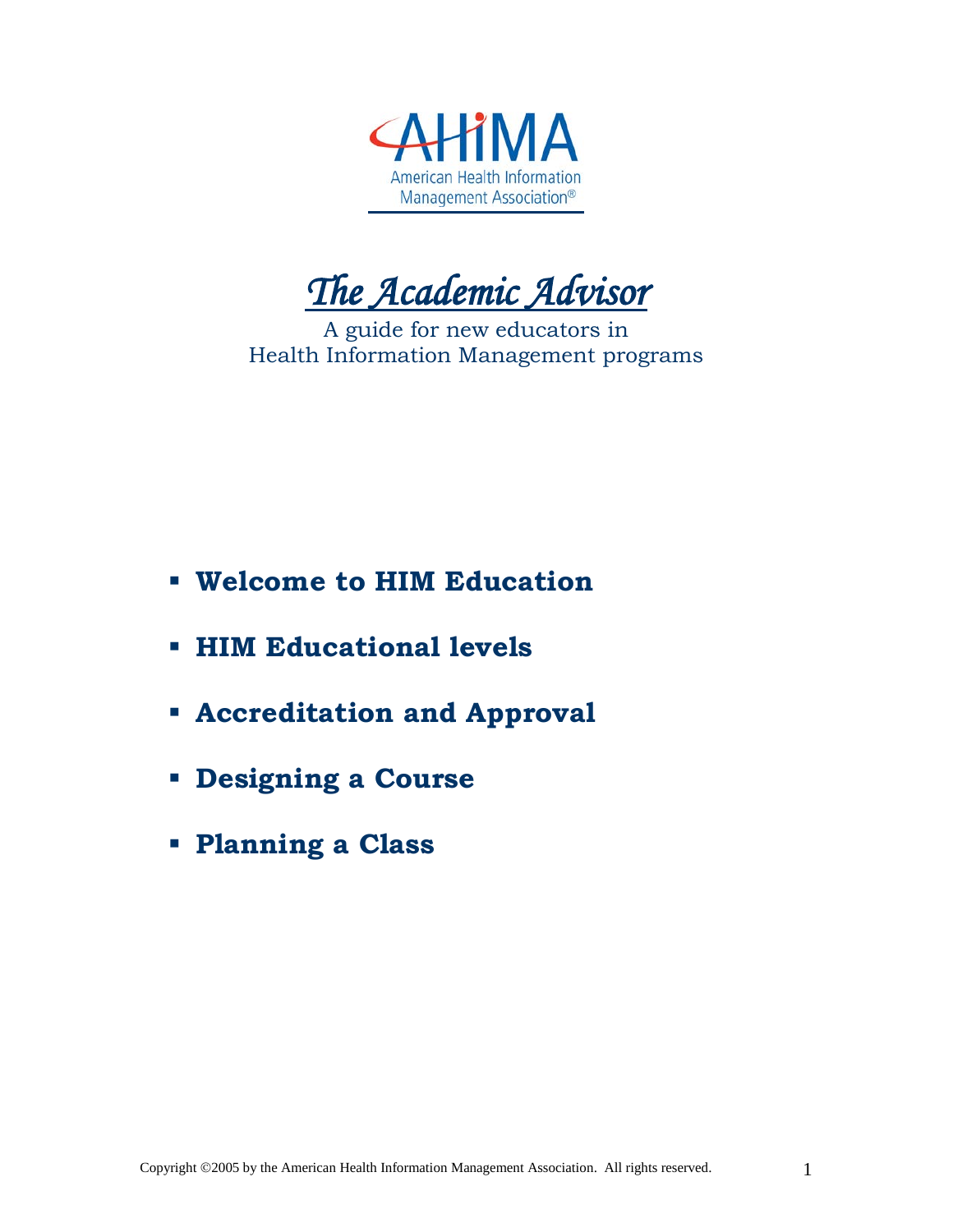### **Welcome to Health Information Management Education!**

You are about to embark on a challenging, rewarding and most important career. HIM educators have a dual role. First of all they must have the

knowledge and skills of a first-rate HIM practitioner. But they must also possess an additional quality – the ability to enable others to acquire HIM knowledge and skills. They are professional Health Information Managers and professional educators.

Teachers must always be at the forefront of change in the HIM profession, so that the students they guide will be top-notch career candidates, armed with the best information and expertise in the latest technologies. The educational preparation of future generations of HIM practitioners is the foundation of the continued strength and well-being of the Health Information Management profession.

Most new HIM teachers enter the realm of academia with solid practice backgrounds, but relatively little experience as educators. **The Academic Advisor** will introduce you to basic concepts and offer practical advice that can help you get started as an instructor.

You'll find a wealth of resources for practical day-to-day teaching as well as ideas for your particular area of interest, with links to other HIM references as well as resources that address issues related to academia.

We hope that new instructors will find the information in **The Academic Advisor** to be informative, relevant and most of all, useful in helping them to make the transition from practice to education.

The Education Division of AHIMA is here for you. If you have any questions please contact us directly at (312) 233-1100.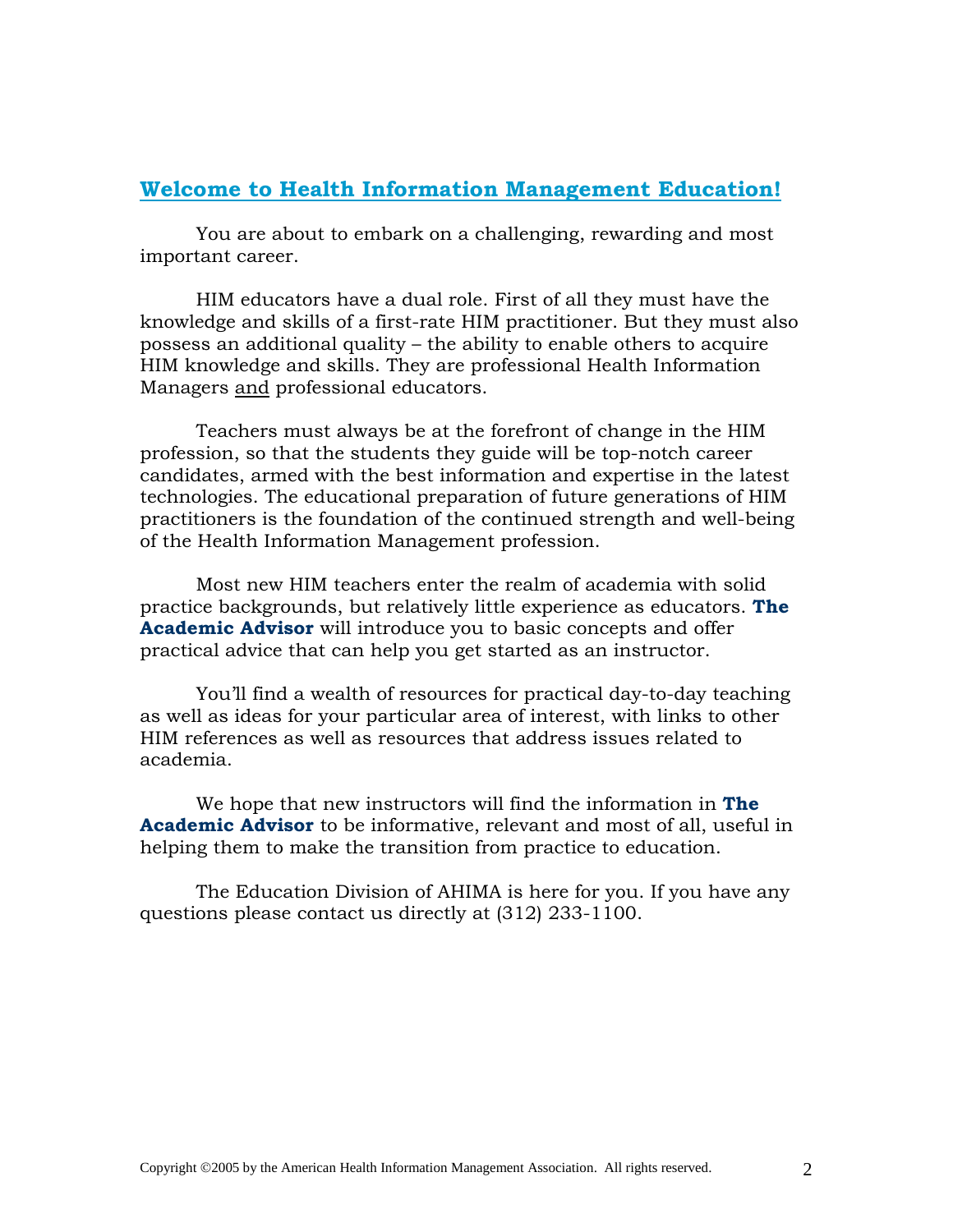# **HIM Educational Levels**

HIM education currently encompasses four levels: non-degree certificates, such as coding certificates; associate degrees; baccalaureate degrees; and master's degrees.

To understand the difference in the educational preparation and types of careers related to each of these levels, please refer to the "AHIMA Framework for HIM Education: Description of Roles for HIM in an Electronic Workplace."

#### **ACCREDITATION AND APPROVAL**

*Associate-degree and baccalaureate-degree* HIM programs seek **accreditation.** This means that they can choose to undergo a rigorous review by AHIMA volunteer accreditation reviewers, whose findings are then reported to the **Commission on Accreditation for Health Informatics and Information Management Education (CAHIIM).** CAHIIM then decides if the program is in substantial compliance with accreditation S*tandards*. After receiving initial accreditation, programs continue to submit a yearly summary report to demonstrate that they are maintaining quality program outcomes. One significant aspect of program accreditation is directly related to the **certification examination.** Only graduates of accredited associate- or baccalaureatedegree HIM programs can apply for the RHIT or RHIA exams.

*Pre-degree coding certificate* programs seek **approval**. This means that they undergo a paper review to demonstrate that their curriculum and other facets of the program meet AHIMA quality standards for quality coding certificate programs.

*Master's degree HIM programs* seek **approval**, which means they undergo a review to demonstrate that they have met the model curriculum and quality standards established by AHIMA. Graduates of approved HIM Master's programs are eligible to apply for the RHIA exam.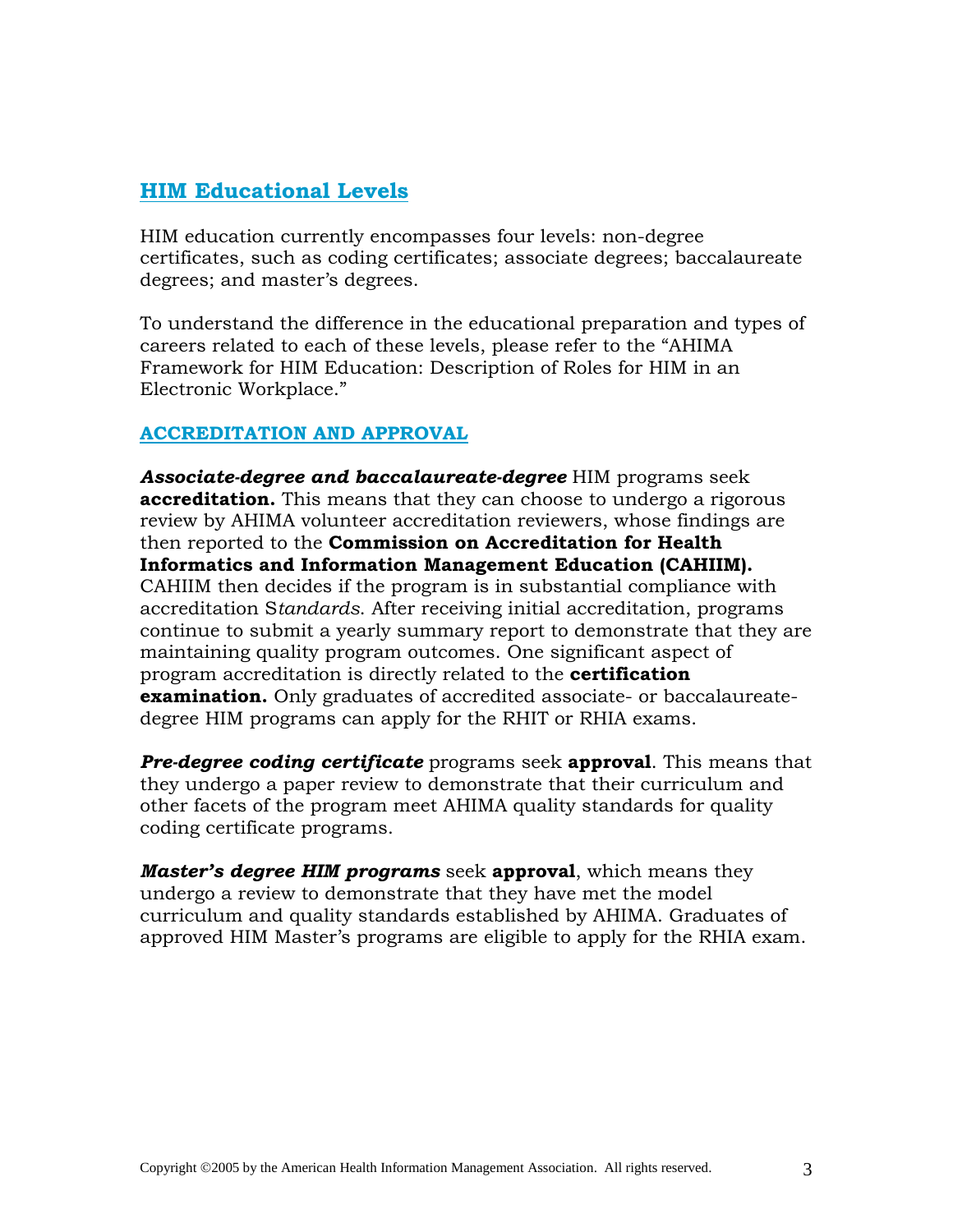# **Designing a Course**

The curricula for associate-degree and baccalaureate-degree HIM programs are built upon several foundation documents. These are:

- The CAHIIM *Standards for Accreditation*
- The Model Curriculum
- The Entry-level Competencies
- The Knowledge Clusters / Content
- The AHIMA Framework for HIM Education: Description of Roles for HIM in an Electronic Workplace

When a program director designs an HIM curriculum, each of these aspects must be considered. Likewise, when an instructor designs a course, it is important to know how that course fits into the whole. For example, suppose a new instructor has been assigned to develop and teach a legal aspects course. What would be the logical steps to follow?

- **Refer to the foundation documents.** A good place to start is with the entry-level competencies. Make a note of which competencies are related to issues that you might cover in your class. Then check the knowledge cluster/content using some of the available analysis tools. Under the heading of "Healthcare Privacy, Confidentiality, Legal and Ethical Issues " you will find listed a number of content areas that are required to be covered. By combining the information in these two foundation documents, you will be able to design a course that covers the appropriate material in a way that will lead students to achieve the specified competencies in that area.
- **Formulate objectives.** Based upon the competencies, the knowledge cluster content, and the scope of your course, what knowledge and/or skills do you want the students to take away from this course? Create a list of course objectives that describe these outcomes.
- **Choose a textbook.** All textbooks are not created equal! It is a good idea to inspect as many as you can to see which textbook would be the best fit for your class, keeping in mind your competencies and objectives. Many publishers furnish free "desk copies" for teachers, or at least free "inspection copies" (these must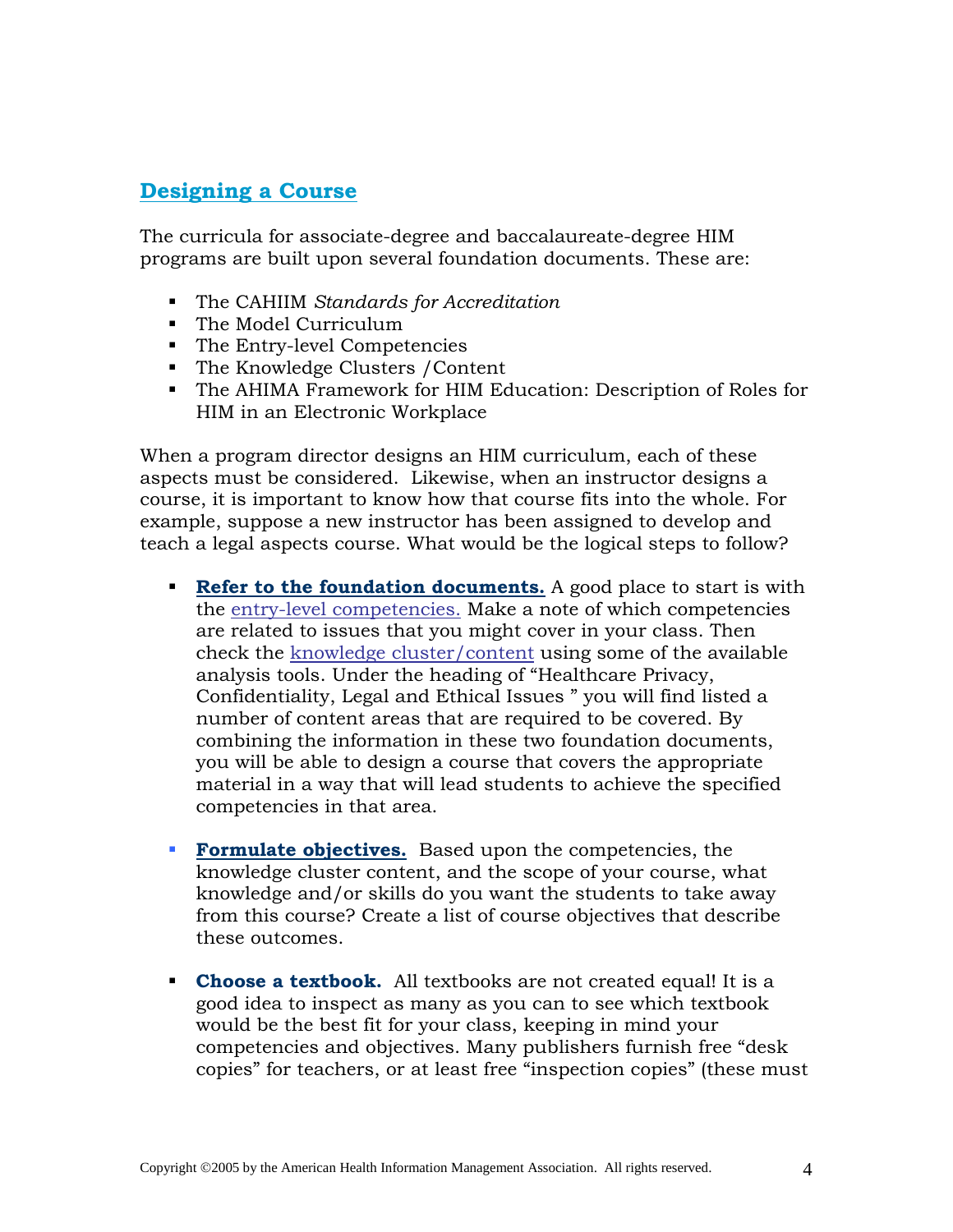be returned). AHIMA offers many relevant textbooks for HIM programs, with additional web support available.

- **Create an outline for your course.** Regard your chosen text as a guide, not a straitjacket. Design a sequence for your course that takes students from the simple to the complex and from the general to the specific, building in a logical way upon previous knowledge. Be sure to check the content of any prerequisite courses, so you know what material students have already been exposed to. Feel free to change the order of chapters or skip chapters that may be irrelevant to your objectives. When appropriate, use articles from outside sources. One rich source of additional information is the Body of Knowledge (BOK), the AHIMA on-line library.
- **Decide how you will evaluate students.** What methods will you use to keep track of students' progress throughout the course? In addition to tests and exams, consider other possibilities such as written homework, group projects, quizzes, and class presentations. Your syllabus should include a clear description of what content is covered, what assignments, projects, readings will be required, and how students will be evaluated for the course.
- **Establish written policies.** Every teacher needs to set the "rules" and regulations" for the course. Your syllabus should include written policies to cover items such as attendance, missed tests, make-up tests, late homework, etc. (If you wish to include any "housekeeping" policies, this would also be a good place to include them, e.g., no eating, no cell phones, no wearing of headsets, etc.)

Once you finish these steps, you will have a good outline of the course you're going to teach.

### **Planning a class**

Once you have your over-all course outline, it is easy to determine the material to be covered. What requires more thought is how much you will cover in each class, and the methods of delivery.

**Timing:** One of the hardest things for new teachers to gauge is how long it will take to cover the material that has been designated for a particular lesson. Even rehearsing may not help, as every class has its unpredictable occurrences – a lively student discussion that you don't want to cut off, for example. On the other hand, you might encounter a stone-dead silence where you were counting on a 15-minute discussion.